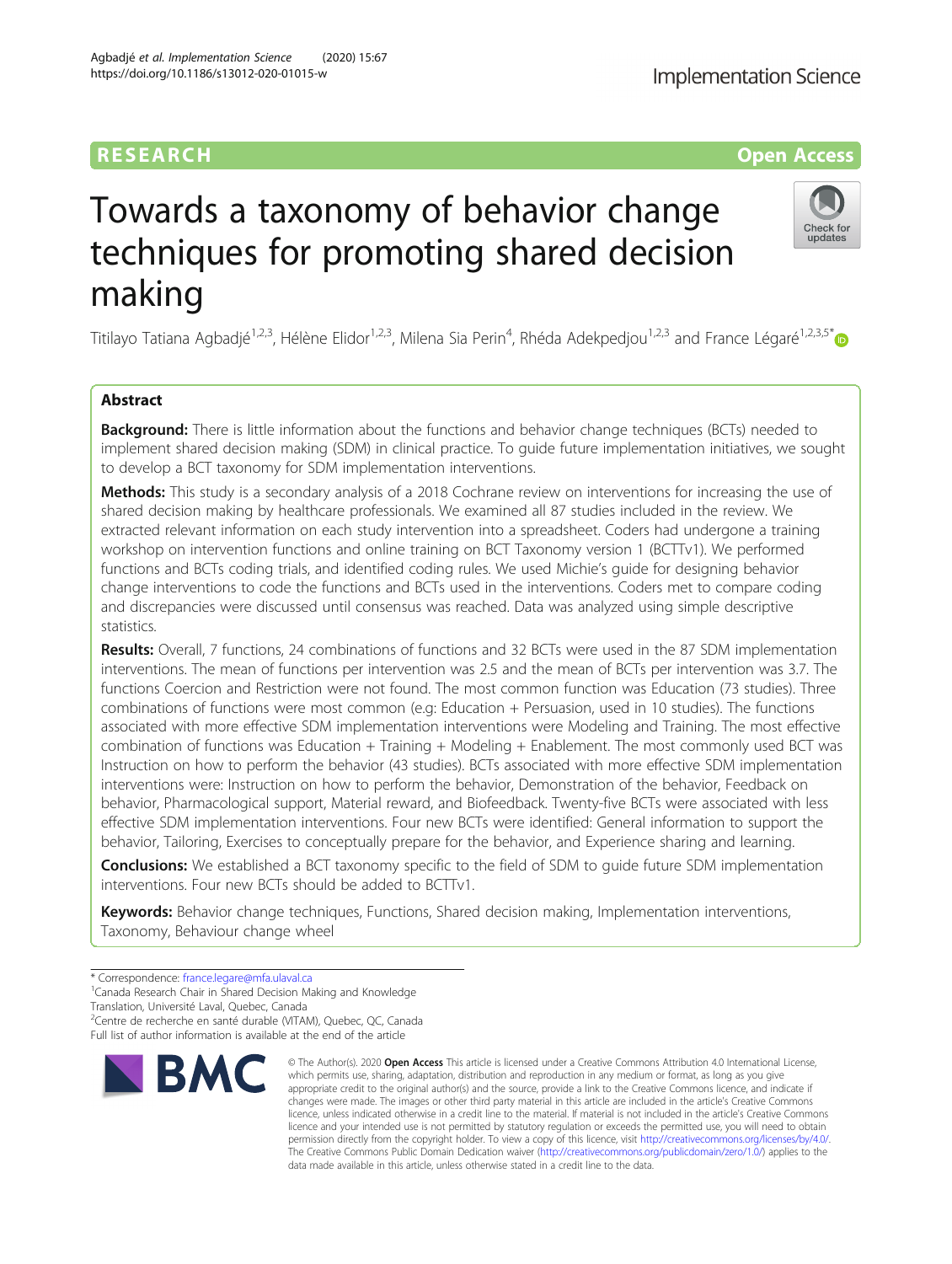### Contributions to the literature

- While a taxonomy of behavior change techniques (BCTs) has been developed to report behavior change interventions, there is currently no information on BCTs or strategies that have been or should be used for shared decision making (SDM) implementation interventions.
- From this study, we now know the overall approaches (functions, combinations of functions, and BCTs) that have been most effective in past efforts to increase shared decision making among patients and health professionals.
- We developed a list of BCTs useful specifically in strategies for increasing SDM.
- These findings will inform future SDM intervention implementation initiatives for better results.

#### Background

In the area of healthcare, when there are multiple treatments or screening options, best practice requires health professionals (HPs) to involve patients in shared decision making  $(SDM)$   $[1-3]$  $[1-3]$  $[1-3]$  $[1-3]$ . SDM has been described as an interpersonal and interdependent process whereby HPs support clients in making decisions that are informed by best evidence and by what matters most to them. They thus collaborate to make decisions about the patient's health  $[1, 2]$  $[1, 2]$  $[1, 2]$ . Evidence suggests that SDM improves the healthcare experiences of both clients [\[4](#page-11-0)] and HPs [[5\]](#page-11-0) and leads to better healthcare processes  $[6]$  $[6]$ , client outcomes  $[4]$  $[4]$ , and lower health costs [[7\]](#page-11-0). SDM may also contribute to reducing the overuse of ineffective care options and increasing uptake of effective ones [[8\]](#page-11-0). It could play a crucial role in reducing harms and increasing client safety [\[4](#page-11-0)] and seems to promote informed consent [\[9](#page-11-0)], which is fundamental to client/family-centered care and is considered an ethical imperative [[10](#page-11-0)]. Moreover, decision aids (also known as SDM tools) can help patients become better informed about their healthcare options and have more realistic expectations and clarity about their values [8] However, despite the many advantages associated with SDM, it has not yet been widely adopted in practice  $[11]$  $[11]$  $[11]$ .

A variety of implementation strategies have been attempted to change the behavior of HPs to ensure they deliver optimal care to patients. These include the distribution of printed educational materials, educational meetings, audits and feedback, reminders, educational visits, and patientmediated interventions [\[12](#page-11-0)]. A 2018 Cochrane Systematic Review identified 87 SDM implementation trials and found that overall, implementation interventions that targeted both HPs and patients were more promising than those that only targeted HPs or patients [[11\]](#page-11-0). However, this review did not attempt to classify or explore the detailed components of the diverse implementation interventions nor to inform readers about their theoretical underpinnings, thus reducing the potential impact of its results on clinical care.

Intervention development science identifies various intervention functions and behavior change techniques (BCTs) that can be used to change clinical behavior [[13](#page-11-0), [14](#page-11-0)]. Interventions can have 9 possible "functions," defined as "a broad category of means by which an intervention can change behavior" [\[13\]](#page-11-0), while a BCT is defined as "an active component of an intervention designed to change behavior" [\[13,](#page-11-0) [14\]](#page-11-0). In 2013, Michie and colleagues proposed an international taxonomy of 93 hierarchically clustered BCTs [\[15\]](#page-11-0). This evidence-based taxonomy was developed with the aim of building an international consensus for reporting behavior change interventions and to support the creation of theory-informed implementation interventions [\[15\]](#page-11-0). We therefore hypothesized that all SDM implementation interventions could be mapped on specific functions and BCTs [\[13](#page-11-0)–[15](#page-11-0)]. While there are some BCT taxonomies specific to certain clinical areas, such as smoking cessation  $[16]$  $[16]$  $[16]$  and alcohol consumption reduction [[17](#page-11-0)], there is currently no information on what functions and BCTs have been used in SDM implementation interventions or standard guidance on which ones should be used. Therefore, to guide future SDM implementation initiatives, we sought to develop a BCT taxonomy specific to SDM implementation interventions. Specific objectives were 1) to determine the functions of interventions reported in studies identified in a 2018 Cochrane review that aimed to increase the use of shared decision making by HPs, 2) to determine which combinations of functions were most commonly used in SDM implementation interventions, 3) to determine the BCTs in interventions reported in these studies, and 4) to determine which functions, combinations of functions, and BCTs of interventions reported in these studies were associated with a positive effect.

## **Methods**

#### Study design

This study is a secondary analysis of a 2018 Cochrane review entitled "Interventions for increasing the use of shared decision making by healthcare professionals" [[11\]](#page-11-0). In the present study, we examined all 87 studies included in the review. The studies explored SDM implementation interventions in many contexts. Details related to information sources, searches, study selection, data collection process, data items, risk of bias in individual studies, summary measures, risk of bias across studies, and synthesis of results (including meta-analysis results) of the primary source of data are available in the full text of the review [[11](#page-11-0)].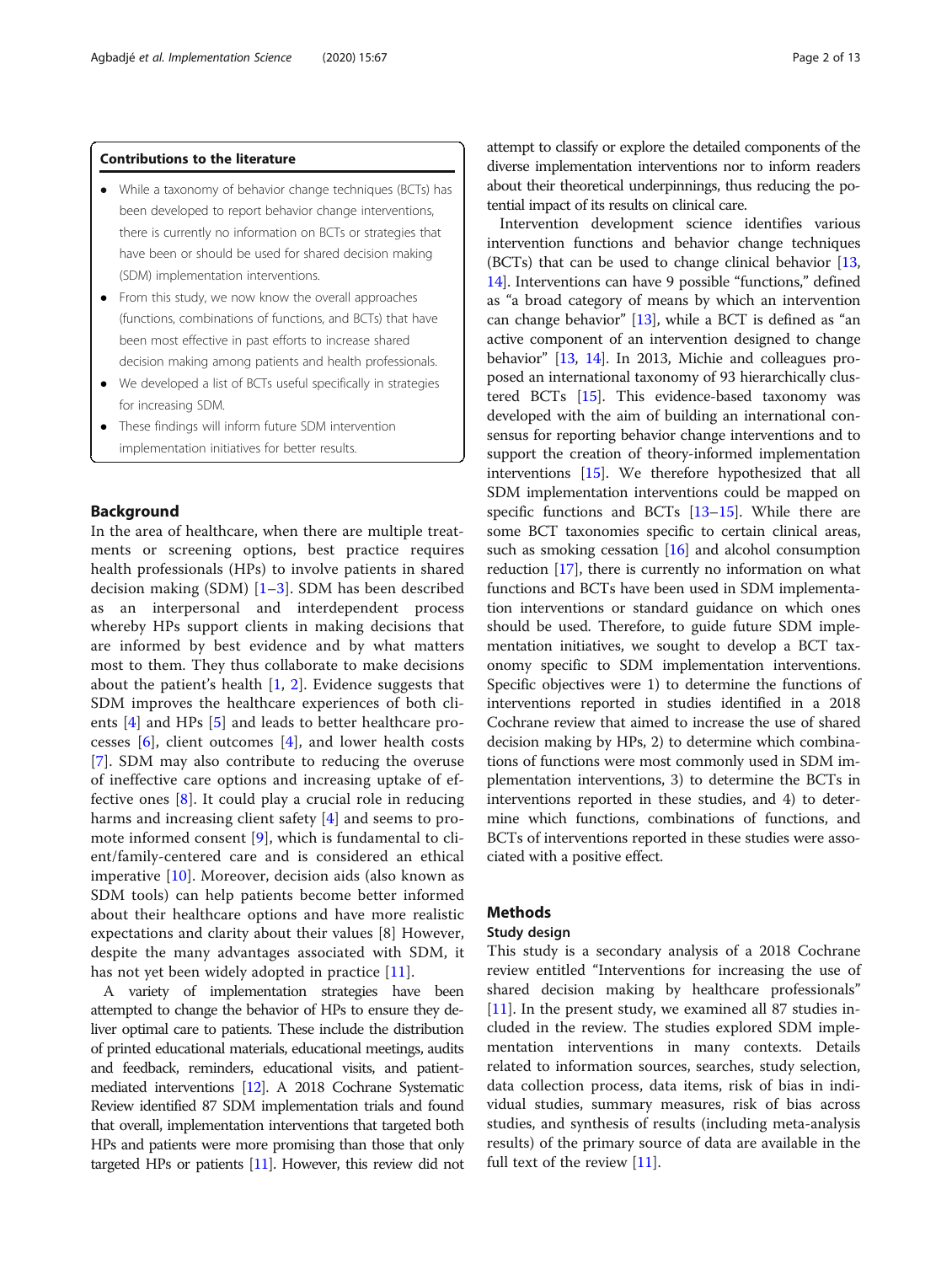The study population of the Cochrane review was any healthcare professional, including professionals in training, and patients, including healthcare consumers and simulated patients. The interventions were organized into 3 target categories: interventions targeting patients, interventions targeting healthcare professionals, and interventions targeting both patients and healthcare professionals. The principal effect sought, or primary outcome, was the use of SDM, measured using objective observer-based outcome measures (OBOMs) or patientreported outcome measures (PROMs). Secondary outcomes were affective-cognitive outcomes (e.g., decisional conflict), behavioral outcomes (e.g., adherence to a decision made), health outcomes (e.g., depression), and process outcomes (e.g., consultation length) [\[11](#page-11-0)].

There are currently no reporting guidelines for secondary analyses of systematic reviews. Thus, we used the Preferred Reporting Items for Systematic Reviews and Meta-Analyses (PRISMA) checklist [\[18](#page-11-0)]. Also, we were inspired by other published articles on various existing taxonomies. See Additional file [1](#page-11-0) for the PRISMA checklist.

## Data collection

#### Extraction

For each study, we extracted the following information into a spreadsheet: name of the first author, year, target population (e.g., patients, providers, or both). We also extracted target behavior, type of intervention, and content of the intervention. The extraction was performed by one author (TA) and verified by two more authors (HE, MSP). They reached consensus about discrepancies, and any disagreement was resolved through discussion among all authors. They then coded functions into this initial extraction spreadsheet.

#### Coding procedures

Theoretical underpinnings Thirty-one out of the 87 studies included in the Cochrane review used or referred to a conceptual framework (e.g., Ottawa Decision Support Framework) [\[11\]](#page-11-0). The present study was based on the Behavior Change Wheel (BCW), an 8-step guide for designing and evaluating interventions that synthesize 19 behavior change frameworks [[13](#page-11-0), [14\]](#page-11-0). The BCW is based on the COM-B behavior model, which proposes that capacity (C), opportunity (O), and motivation (M) are the 3 conditions essential to performing a behavior (B) [[13](#page-11-0), [14](#page-11-0)]. According to the BCW, changing a behavior involves using one or more of 9 "intervention functions" to address deficiencies in one or more of these 3 conditions [[13](#page-11-0), [14](#page-11-0)]. Intervention functions are Education (knowledge-based), Training (skill-based), Environmental restructuring, Modeling, Persuasion, Coercion, Incentivization, Restriction, and Enablement [\[13](#page-11-0), [14\]](#page-11-0). Processes that regulate behavior may also be changed using one or more BCTs. BCTs are components of an intervention that are observable, replicable, and irreducible [\[13](#page-11-0), [14\]](#page-11-0), and a taxonomy of 93 BCTs found in behavior change interventions has been proposed [[13](#page-11-0)–[15\]](#page-11-0). In this secondary analysis, we were inspired by elements of the guide for designing behavior change interventions by Michie and colleagues (2011, 2014) to determine the functions and BCTs used in SDM implementation interventions.

Coding of functions We used step 5 of Michie's guide (definition of intervention functions), as a reference for the identification and coding of intervention functions [[13](#page-11-0), [14\]](#page-11-0). Two coders (TA, HE) individually identified and coded interventions, and a third coder (MSP) validated their coding. The coders were researchers experienced in SDM, implementation science, and intervention design who had attended a training workshop on the intervention functions based on Michie's book on the Behavior Change Wheel [[14](#page-11-0)] and on literature on the various intervention approaches [\[19](#page-11-0)–[29\]](#page-11-0). Each coder individually analyzed each article to identify which of the 9 possible functions were used in the intervention. For example, in interventions attempting to increase SDM skills among healthcare professionals, Training was often the function identified. Other interventions focused on Restructuring the environment to make SDM possible. After coding, 11 meetings were held until consensus was achieved on the functions identified.

Coding of BCTs Similarly, the identification and coding of BCTs were based on the taxonomy of 93 BCTs in the guide on designing behavior change interventions (step 7, definition of BCTs) [[13](#page-11-0), [14](#page-11-0)]. The coding was performed individually by 3 coders (TA, HE, MSP). Each coder had separately undergone the BCT Taxonomy version 1 (BCTTv1) Online Training [\[30\]](#page-12-0). After training, they separately performed BCT coding trials on 7 studies and compared their coding. Following this, they came to an agreement on how to code difficult portions of the study texts [[13](#page-11-0)]. For example, "coaching session" was coded as Practical social support. For both functions and BCTs, authors adhered to the following rules  $[31]$  $[31]$  $[31]$ : 1) code the content of the intervention but not the aim, 2) do not code sentences unrelated to the target behavior, 3) consider that the target behavior may encompass several behaviors, and 4) list sentences whose coding is problematic and any difficulties in using the v1 taxonomy for coding. Pairs of coders then discussed the results of their function and BCT coding for each article (TA and MSP, or TA and HE) until consensus was reached. Any discrepancies in coding between pairs were resolved by a third coder. If a technique was found that did not match any of the 93 BCTs in the guide, we proposed a new BCT. BCT codes were entered into a Word file and after consensus, moved into the initial spreadsheet for analysis.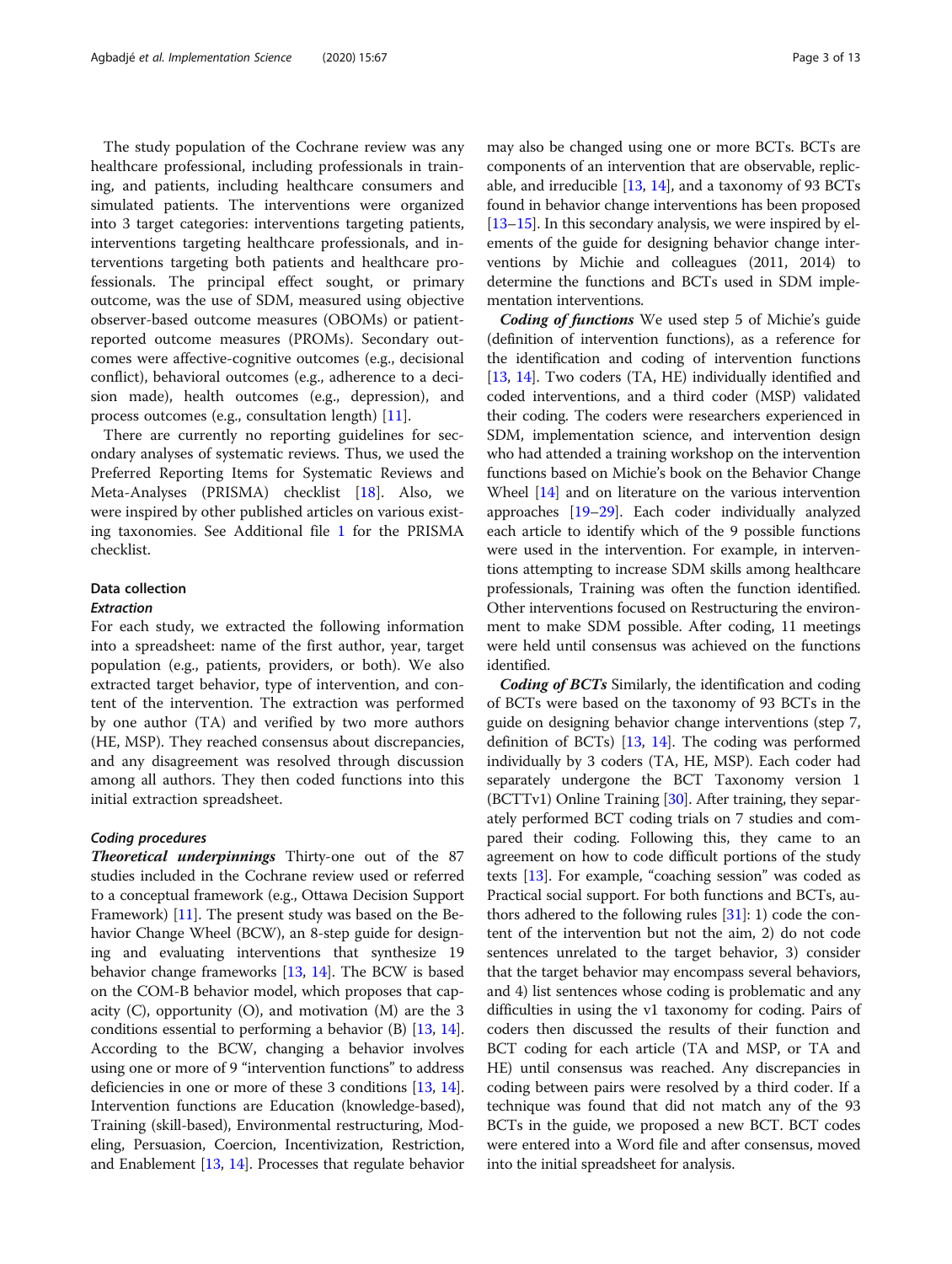Data analysis In the context of SDM, 3 overarching categories of implementation intervention can be identified: 1) those targeting patients, 2) those targeting healthcare professionals, and 3) those targeting both. We therefore performed subgroup analyses based on the population targeted. We extracted descriptive statistics (mean, median, frequencies, and proportions) on all identified functions and BCTs used in SDM implementation interventions. We computed the most frequent functions and BCTs used as well as combinations of functions found within each category (target population). We also identified which function, combination of functions and BCTs mapped on to SDM implementation interventions that had been identified as either effective or ineffective when implementing SDM in clinical practice. Given the heterogeneity of outcome measures and the objective of this secondary analysis, we performed only a descriptive summary of data. Analyses were performed on SAS software version 9.4.

## Results

## Characteristics of studies

Briefly, of the 87 studies evaluated in the Cochrane review, 15 (17.2%) of them targeted only healthcare professionals, 44 (50.6%) targeted only patients, and 28 (32.2%) targeted both populations [[11](#page-11-0)]. Many interventions used combinations of functions (in 69 studies) and combinations of BCTs (in 73 studies) rather than single ones.

#### Functions used in SDM implementation interventions

Overall, the SDM implementation interventions included in the 87 studies mapped on to 7 out of the 9 functions identified by Michie et al. (2011, 2014) [[13,](#page-11-0) [14\]](#page-11-0). The functions Coercion and Restriction were absent. Each implementation intervention had between 1 and 5 functions. Most interventions (28 studies) had 2 functions. The mean number of functions per intervention was 2.5. The 3 functions most frequently found were Education (73 studies, 84%), Enablement (49 studies, 56%), and Training (40 studies, 45%) (Table [1\)](#page-4-0). In the context of SDM, an example of Persuasion was informing the patient of their absolute risk for stroke and myocardial infarction compared with the overall age- and sex-adjusted population risk. An example of Enablement was participants practicing engaging in conversations with residents about preferences in routine care situations.

Among the 15 studies in which interventions targeted HPs only, the function Training was present in 14 studies and was the most common function (93.3%), either alone or in combination. Among the 44 studies in which interventions targeted patients only, the function Education was present in 41 studies and was the most common function (93.2%), either alone or in combination. Among the 28 studies in which interventions targeted both patients and HPs, the 2 most common functions, alone or in combination, were Education (24 studies, 85.7%) followed by Training (21 studies, 75%) (Table [1](#page-4-0)). Also, see Additional file [2](#page-11-0) for examples of each function used in the SDM implementation interventions.

## Combinations of functions used in SDM implementation interventions

In 69 studies (79% of the total), interventions focused on more than one function. We found 24 combinations of functions. The 3 most frequent combinations were: 1) Training + Enablement (10 studies, 11.5%) and 2) Education + Persuasion (10 studies,  $11.5\%$ ), and 3) Education + Training + Modeling + Enablement (10 studies, 11.5%) (Table [2\)](#page-5-0).

## Behavior change techniques used in SDM implementation interventions

Up to 10 BCTs were used in each single SDM implementation intervention. Overall, 32 BCTs were used out of the 93 BCTs in the BCTTv1 (see Fig. [1](#page-6-0) and Additional file [3](#page-11-0)—BCTs used in each SDM implementation intervention). Most interventions (21 studies) used 4 BCTs. The mean number of BCTs per intervention was 3.7. The 10 BCTs most commonly used, either alone or in combination, were Instruction on how to perform the behavior (53 studies, 41.4%), Information about health consequences (46 studies, 35.9%), Social support (unspecified) (29 studies, 22.6%), Social support (practical) (27 studies, 21.1%), Credible source (24 studies, 18.7%), Demonstration of the behavior (23 studies, 18%), Behavioral practice/rehearsal (22 studies, 17.2%), Feedback on behavior (15 studies, 11.7%), Adding objects to the environment (13 studies, 10.2%), and Problem-solving (9 studies, 7%) (see Additional file [4\)](#page-11-0).

In the context of SDM, an example of Feedback on behavior was researchers giving confidential written feedback on audio-recorded participant input in a workshop. An example of Adding objects to the environment was giving participants an audiotape and asking them to record a consultation.

Studies used a wide variety of BCT combinations. Of the 73 studies that used more than one BCT, we did not obtain high enough "n" values of the same combinations to draw conclusions. In interventions targeting HPs, we identified 14 BCTs, and the most common was Instruction on how to perform the behavior. In interventions targeting patients, we identified 25 BCTs and the most common was Information about health consequences. In interventions targeting both patients and HPs, we identified 25 BCTs and the most common was Instruction on how to perform the behavior. Nine BCTs were common to all 3 populations. See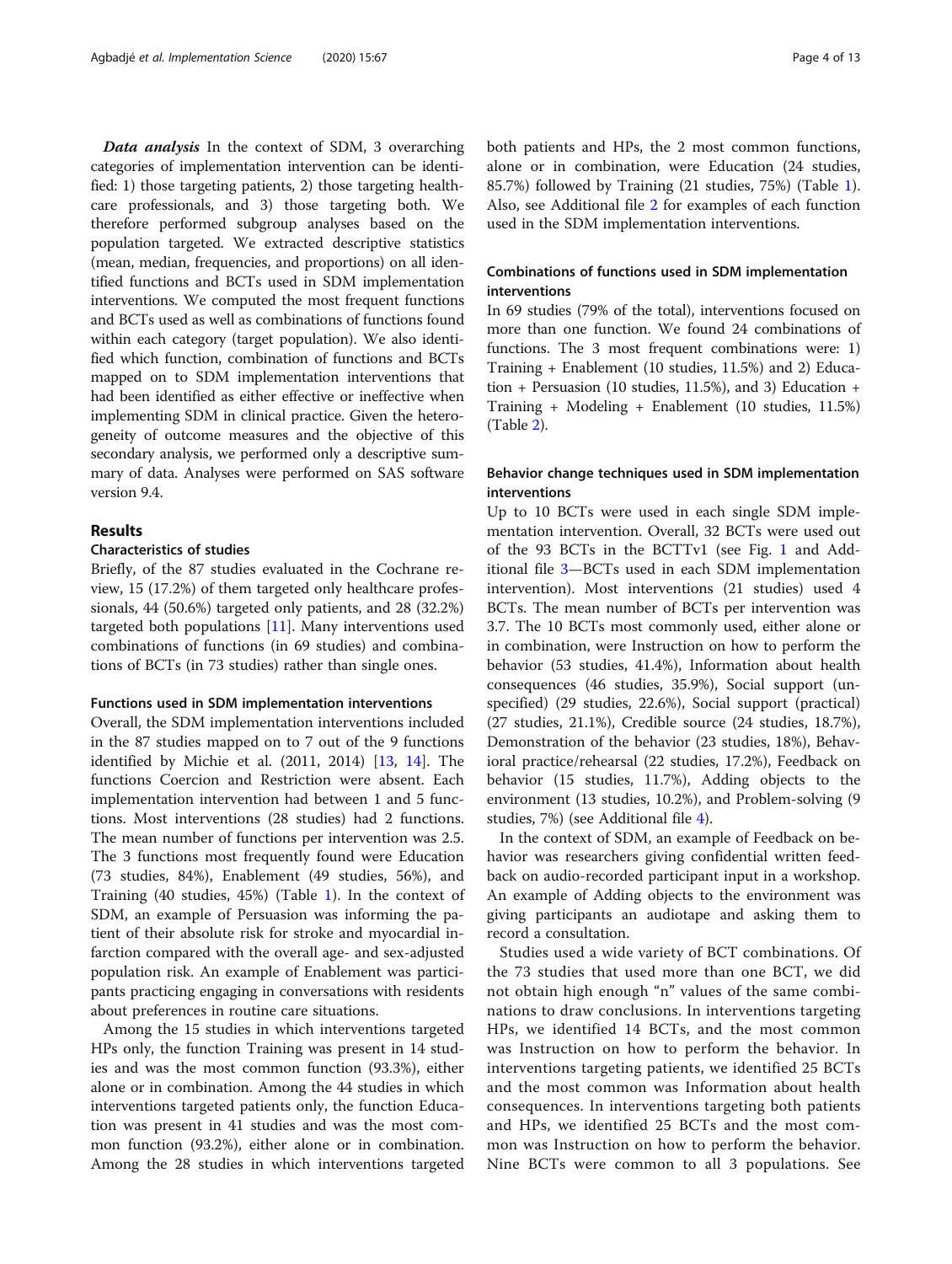| Functions                          | Effect       | Total       | Population target ( $N = 87$ ) |                          |                     |  |  |
|------------------------------------|--------------|-------------|--------------------------------|--------------------------|---------------------|--|--|
|                                    |              | $N = 87(%)$ | HP<br>$N = 15 (%)$             | Patients<br>$N = 44 (%)$ | Both<br>$N = 28(%)$ |  |  |
| Education                          |              | 73 (84)     | 8 (53)                         | 41 (93)                  | 24 (86)             |  |  |
|                                    | Positive     | 32 (37)     | 4(26.5)                        | 12(27)                   | 16 (57)             |  |  |
|                                    | No effect    | 40 (46)     | 4(26.5)                        | 29 (66)                  | 7(25)               |  |  |
|                                    | Missing data | 1(1)        | 0(0)                           | 0(0)                     | 1(4)                |  |  |
| Enablement                         |              | 49 (56)     | 12 (80)                        | 19 (43)                  | 18 (64)             |  |  |
|                                    | Positive     | 21(24)      | 7(47)                          | 3(7)                     | 11 (39)             |  |  |
|                                    | No effect    | 27(31)      | 5(33)                          | 16(36)                   | 6(21)               |  |  |
|                                    | Missing data | 1(1)        | 0(0)                           | 0(0)                     | 1(4)                |  |  |
| <b>Training</b>                    |              | 40 (46)     | 14 (93)                        | 5(11)                    | 21(75)              |  |  |
|                                    | Positive     | 21(24)      | 6(40)                          | 0(0)                     | 15(53)              |  |  |
|                                    | No effect    | 18(21)      | 8(53)                          | 5(11)                    | 5(18)               |  |  |
|                                    | Missing data | 1(1)        | 0(0)                           | 0(0)                     | 1(4)                |  |  |
| Modeling                           |              | 17(20)      | 6(40)                          | 0(0)                     | 11(39)              |  |  |
|                                    | Positive     | 12(14)      | 3(20)                          | 0(0)                     | 9(32)               |  |  |
|                                    | No effect    | 5(6)        | 3(20)                          | 0(0)                     | 2(7)                |  |  |
| Persuasion                         |              | 13(15)      | 0(0)                           | 12(27)                   | 1(4)                |  |  |
|                                    | Positive     | 6(7)        | 0(0)                           | 5(11)                    | 1(4)                |  |  |
|                                    | No effect    | 7(8)        | 0(0)                           | 7(16)                    | 0(0)                |  |  |
| <b>Environmental restructuring</b> |              | 10(12)      | 4(27)                          | 1(2)                     | 5(18)               |  |  |
|                                    | Positive     | 4(5)        | 1(7)                           | 1(2)                     | 2(7)                |  |  |
|                                    | No effect    | 6(7)        | 3(20)                          | 0(0)                     | 3(11)               |  |  |
| Incentivization                    |              | 9(10.3)     | 0(0)                           | 3(7)                     | 6(21)               |  |  |
|                                    | Positive     | 4(4.6)      | 0(0)                           | 1(2)                     | 3(10.5)             |  |  |
|                                    | No effect    | 5(5.7)      | 0(0)                           | 2(5)                     | 3(10.5)             |  |  |
| Coercion                           |              | 0(0)        | 0(0)                           | 0(0)                     | 0(0)                |  |  |
| Restriction                        |              | 0(0)        | 0(0)                           | 0(0)                     | 0(0)                |  |  |

<span id="page-4-0"></span>

| Table 1 Functions and effectiveness of shared decision making implementation interventions according to the target populatior |  |  |  |
|-------------------------------------------------------------------------------------------------------------------------------|--|--|--|
|-------------------------------------------------------------------------------------------------------------------------------|--|--|--|

HP health professional, N number of studies

Additional file [2](#page-11-0) for examples of each BCT used in the SDM implementation interventions.

## New behavior change techniques found in SDM implementation interventions

In one of the SDM implementation studies, we were unable to code the BCTs. In another, we were unable to identify the function, while in a third, we were unable to identify either the functions or the BCTs. Also, in more than half of the studies there were portions of sentences we were not able to code. Some of the BCTs or strategies used in SDM interventions did not fit the definitions in the BCTTv1. We analyzed these strategies to create and define 4 new BCTs: General information to support the behavior (e.g., information about diagnosis and treatment), Tailoring (e.g., integrate personal risk information or personal characteristics), Exercises to conceptually prepare for the behavior (e.g., knowledge quizzes, values clarification exercises), and Experience sharing and learning (e.g., discuss experiences of health decisions or training with others) (Tables [3](#page-7-0) and [4\)](#page-9-0).

## Comparative statistics on functions and combinations of functions mapped on to the effectiveness of the SDM implementation interventions

In terms of the effectiveness of the interventions overall, 37 (43%) studies in the Cochrane review showed a positive effect in favor of the intervention group, 49 (56%) studies showed no effect in favor of the intervention group, and it was not possible to specify the effects of one study (1%) because of a unit of analysis error.

## Functions in positive effect studies vs. in no effect studies  $(n = 87)$

Each function was found both in studies showing a positive effect and those showing no effect. However,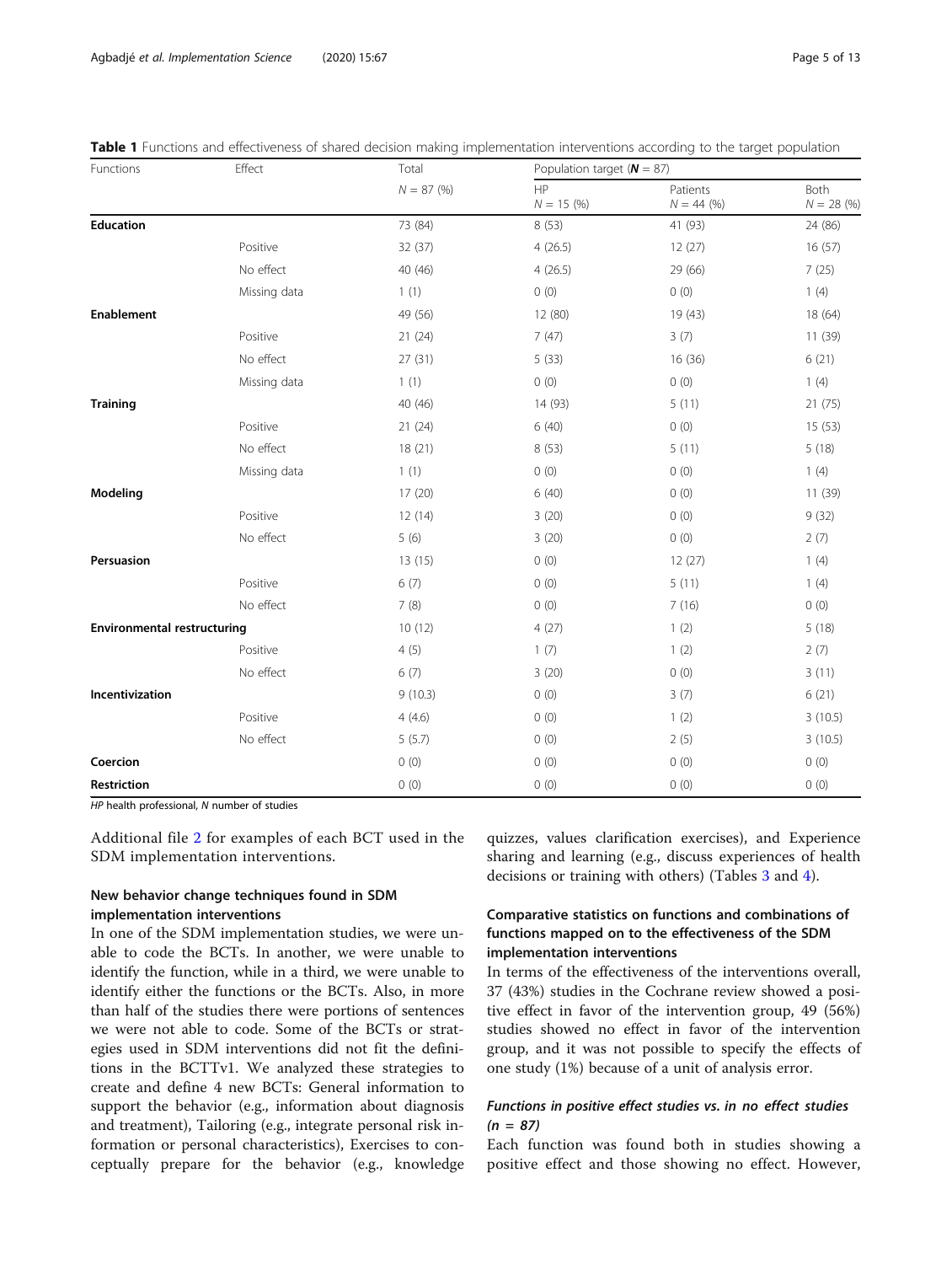<span id="page-5-0"></span>

| Table 2 Combinations of functions used in shared decision making implementation interventions and their frequency |  |
|-------------------------------------------------------------------------------------------------------------------|--|
|-------------------------------------------------------------------------------------------------------------------|--|

|     | Combinations of functions |                                        |                                        |                               |   | $n$ _Comb $N$  |              | Effect                  |                |
|-----|---------------------------|----------------------------------------|----------------------------------------|-------------------------------|---|----------------|--------------|-------------------------|----------------|
| 1.  | Training                  | Environmental restructuring -          |                                        | $\overline{\phantom{m}}$      | ÷ | $\overline{2}$ | 1            | Positive                | $\mathbf 0$    |
|     |                           |                                        |                                        |                               |   |                |              | No effect 1             |                |
| 2.  |                           | Education Enablement                   |                                        |                               |   | $\overline{2}$ | 10           | Positive                | $\overline{1}$ |
|     |                           |                                        |                                        |                               |   |                |              | No effect 9             |                |
| 3.  |                           | Education Incentivization              |                                        |                               |   | $\overline{2}$ | 2            | Positive                | $\mathbf 0$    |
|     |                           |                                        |                                        |                               |   |                |              | No effect 2             |                |
| *4. | Education Training        |                                        |                                        |                               |   | 2              | 2            | Positive                | $\overline{2}$ |
|     |                           |                                        |                                        |                               |   |                |              | No effect 0             |                |
| 5.  | Training                  | Enablement                             |                                        |                               |   | 2              | 2            | Positive                | $\overline{1}$ |
|     |                           |                                        |                                        |                               |   |                |              | No effect 1             |                |
| 6.  |                           | Education Persuasion                   |                                        |                               |   | $\overline{2}$ | 10           | Positive                | 5              |
|     |                           |                                        |                                        |                               |   |                |              | No effect 5             |                |
| *7. | Education Modeling        |                                        |                                        |                               |   | 2              | 1            | Positive                | $\overline{1}$ |
|     |                           |                                        |                                        |                               |   |                |              | No effect 0             |                |
| 8.  | Training                  | Environmental restructuring Enablement |                                        |                               |   | 3              | 2            | Positive                | $\overline{1}$ |
|     |                           |                                        |                                        |                               |   |                |              | No effect 1             |                |
| 9.  |                           | Education Environmental restructuring  | Enablement                             |                               |   | 3              | 2            | Positive                | $\overline{1}$ |
|     |                           |                                        |                                        |                               |   |                |              | No effect 1             |                |
| 10. | Education Training        |                                        | Environmental restructuring -          |                               |   | 3              | $\mathbf{1}$ | Positive                | $\mathbf 0$    |
|     |                           |                                        |                                        |                               |   |                |              | No effect 1             |                |
| 11. | Training                  | Incentivization                        | Enablement                             |                               |   | 3              | -1           | Positive                | $\mathbf 0$    |
|     |                           |                                        |                                        |                               |   |                |              | No effect 1             |                |
| 12. | Education Training        |                                        | Enablement                             |                               |   | 3              | 9            | Positive                | 3              |
|     |                           |                                        |                                        |                               |   |                |              | No effect 5             |                |
|     |                           |                                        |                                        |                               |   |                |              | Error                   | 1              |
| 13. |                           | Education Incentivization              | Enablement                             |                               |   | 3              | 2            | Positive                | $\overline{1}$ |
|     |                           |                                        |                                        |                               |   |                |              | No effect 1             |                |
|     | *14. Education Training   |                                        | Incentivization                        |                               |   | 3              | $\mathbf{1}$ | Positive                | $\overline{1}$ |
|     |                           |                                        |                                        |                               |   |                |              | No effect 0             |                |
|     | *15. Training             | Modeling                               | Incentivization                        |                               |   | 3              | 1            | Positive                | $\overline{1}$ |
|     |                           |                                        |                                        |                               |   |                |              | No effect 0             |                |
|     | *16. Education Training   |                                        | Modeling                               |                               |   | 3              | $\mathbf{1}$ | Positive                | $\overline{1}$ |
|     |                           |                                        |                                        |                               |   |                |              | No effect 0             |                |
|     | 17. Training              | Modeling                               | Enablement                             |                               |   | 3              | 2            | Positive                | $\overline{1}$ |
|     |                           |                                        |                                        |                               |   |                |              | No effect 1             |                |
| 18. |                           | Education Persuasion                   | Enablement                             |                               |   | 3              | 3            | Positive                | $\overline{1}$ |
|     |                           |                                        | Enablement                             |                               |   |                |              | No effect 2             |                |
| 19. | Education Modeling        |                                        |                                        |                               |   | 3              | 1            | Positive<br>No effect 1 | $\overline{0}$ |
|     |                           |                                        |                                        |                               |   |                |              |                         |                |
| 20. | Education Training        |                                        | Environmental restructuring Enablement |                               |   | $\overline{4}$ | 2            | Positive<br>No effect 1 | $\overline{1}$ |
|     | Education Training        |                                        | Modeling                               | Environmental restructuring - |   |                |              | Positive                | $\overline{0}$ |
| 21. |                           |                                        |                                        |                               |   | 4              | -1           | No effect 1             |                |
| 22. | Education Training        |                                        | Incentivization                        | Enablement                    |   | 4              | 1            | Positive                | $\mathbf 0$    |
|     |                           |                                        |                                        |                               |   |                |              |                         |                |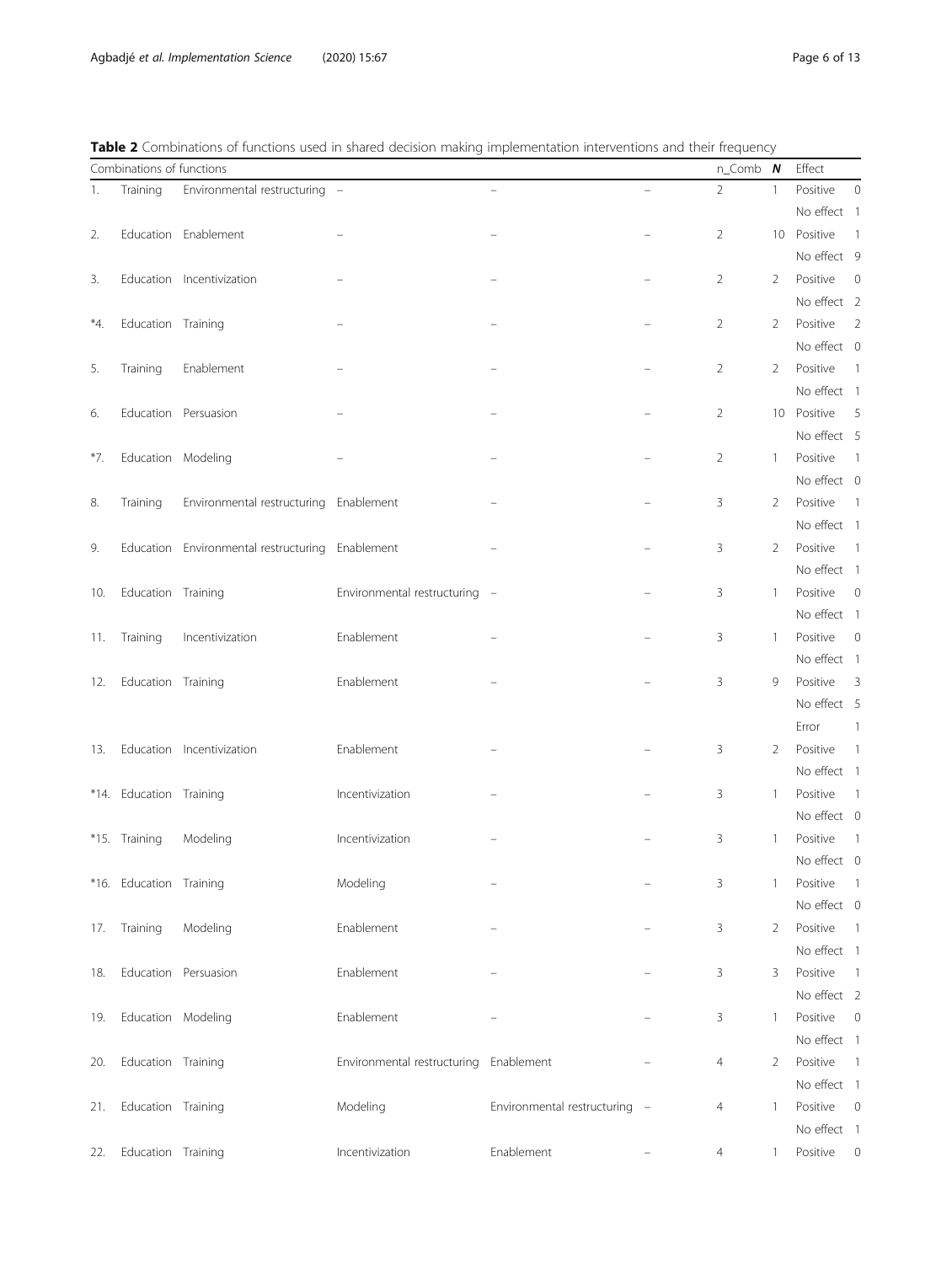| Combinations of functions |                                             |            |              | n Comb $N$ Effect |               |  |
|---------------------------|---------------------------------------------|------------|--------------|-------------------|---------------|--|
|                           |                                             |            |              |                   | No effect 1   |  |
| *23. Education Training   | Modeling                                    | Enablement |              | $\overline{4}$    | 10 Positive 8 |  |
|                           |                                             |            |              |                   | No effect 2   |  |
| *24. Education Training   | Environmental restructuring Incentivization |            | Enablement 5 |                   | Positive 1    |  |
|                           |                                             |            |              |                   | No effect 0   |  |

<span id="page-6-0"></span>Table 2 Combinations of functions used in shared decision making implementation interventions and their frequency (Continued)

n. Comb number of functions in the combination

\*Indicates that the combination is more associated with studies showing a positive effect than with no-effect studies

comparing the effects of studies by function, the two functions found in more studies showing a positive effect (compared to studies showing no effect) were Modeling (12 out of 17 studies focusing on modeling) and Training (21 out of the 40 studies focusing on training). The 2 functions found in more no effect studies (compared to positive effect studies) were Education (40 out of 73 studies focusing on Education) and Enablement (27 out of the 49 studies focusing on Enablement) (Table [1\)](#page-4-0).

Comparing the effects of studies by function and by the different target populations, functions found in more studies showing a positive effect (compared to no effect) were in interventions targeting both patients and HPs: Education studies (16 studies showing positive effect vs. 7 studies with no effect), Enablement studies (11 studies vs. 6 studies), Training studies (15 studies vs. 5 studies), Modeling studies (9 studies vs. 2 studies), and Persuasion studies (1 study vs. 0 studies). However, Enablement studies also showed more positive effects (7

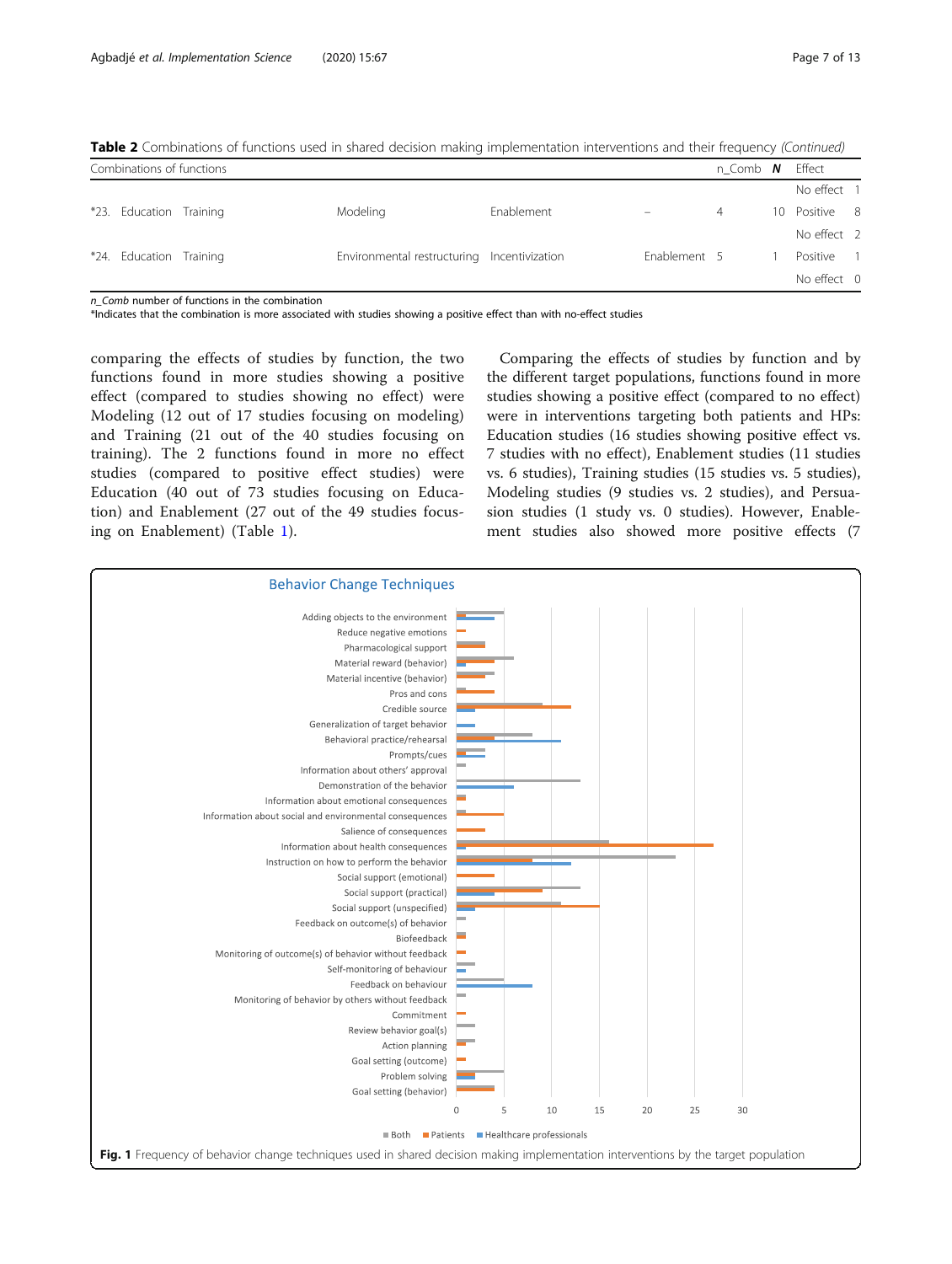## <span id="page-7-0"></span>Table 3 Definition of four new behavior change techniques with examples

|                                              |                                                                                                                                                                                                                               | <b>Rable 3</b> Definition of four fiew behavior change techniques with examples                                                                                                                                                                   |                                                                                                                                                                                                                                                                                                                                                                                                                                                                                                                                                                      |                                 |                                                                                                                                                                                                                                                                                                                                          |                                                                                                                                                                                                                                                                                                                                                                                  |
|----------------------------------------------|-------------------------------------------------------------------------------------------------------------------------------------------------------------------------------------------------------------------------------|---------------------------------------------------------------------------------------------------------------------------------------------------------------------------------------------------------------------------------------------------|----------------------------------------------------------------------------------------------------------------------------------------------------------------------------------------------------------------------------------------------------------------------------------------------------------------------------------------------------------------------------------------------------------------------------------------------------------------------------------------------------------------------------------------------------------------------|---------------------------------|------------------------------------------------------------------------------------------------------------------------------------------------------------------------------------------------------------------------------------------------------------------------------------------------------------------------------------------|----------------------------------------------------------------------------------------------------------------------------------------------------------------------------------------------------------------------------------------------------------------------------------------------------------------------------------------------------------------------------------|
| New BCT<br>name                              | Proposed definition                                                                                                                                                                                                           | Example                                                                                                                                                                                                                                           | Quote                                                                                                                                                                                                                                                                                                                                                                                                                                                                                                                                                                | Frequency<br>of use<br>$N$ (%)* | Closest existing BCT(s)<br>in BCTTv1                                                                                                                                                                                                                                                                                                     | How the new BCT<br>differs from the closest<br>existing BCT                                                                                                                                                                                                                                                                                                                      |
| Providing<br>background<br>information       | Provide general<br>information, e.g.,<br>about diagnosis and<br>treatment options, to<br>facilitate the behavior. diagnosis, symptoms                                                                                         | Explain in a<br>cardiovascular diseases<br>(CVD) health booklet<br>details about the<br>of the disease, and<br>describe treatment<br>options.                                                                                                     | "The booklet provides<br>general information on<br>CVD, CVD-risk factors<br>and lifestyle changes,<br>and medication op-<br>tions for improving<br>cardiovascular health."<br>Lalonde, 2006                                                                                                                                                                                                                                                                                                                                                                          | 43 (49.4%)                      | BCT: Information about<br>health consequences<br>Definition: Provide<br>information (e.g.,<br>written, verbal, visual)<br>about health<br>consequences of<br>performing the<br>behavior.<br>Group: Natural<br>consequences                                                                                                               | Providing background<br>information about the<br>problem requiring a<br>behavior change is not<br>about the different<br>types of consequences<br>of the behavior, but is<br>about other relevant<br>background<br>information such as<br>the cause, symptoms,<br>or prognosis of a<br>disease.                                                                                  |
| Tailoring                                    | Provide personalized<br>information or a<br>vehicle (e.g., brochure, patient's chance of<br>video, app) adapted<br>to the individual or<br>specific group's needs individual response<br>(e.g., personal risk<br>information) | Provide a personal risk<br>assessment of the<br>fracture; adapt video<br>clips to a patient's<br>patterns.                                                                                                                                        | "The Osteoporosis<br>Choice decision aid<br>provides the patient's<br>individualized 10-year<br>risk estimate risk of<br>having a major osteo-<br>porotic fracture (i.e.,<br>clinical ["symptomatic"]<br>spine, forearm, hip, or<br>shoulder fracture)."<br>Montori, 2011<br>"A scoring algorithm<br>was developed to link<br>questionnaire<br>responses to specific<br>skills so that the video<br>clips presented to a<br>viewer could be<br>tailored to their<br>individual response<br>patterns and<br>preference for a<br>particular character."<br>Roter, 2012 | 27<br>(31.03%)                  | BCT: Problem solving<br>Definition: Analyze, or<br>prompt the person to<br>analyze, factors<br>influencing the<br>behavior and generate<br>or select strategies that<br>include overcoming<br>barriers and/or<br>increasing facilitators<br>(includes "Relapse<br>Prevention" and<br>"Coping Planning").<br>Group: Goals and<br>planning | While "Problem<br>solving" is conditional<br>on problems that<br>could arise when<br>attempting to adopt<br>the behavior, and<br>depends on the<br>individual to<br>implement it,<br>"Tailoring" is a<br>mechanism built into<br>an intervention that<br>adapts it to each<br>individual profile.                                                                                |
| Mental<br>preparation<br>for the<br>behavior | Provide conceptual<br>exercises (includes<br>quizzes and values<br>clarification exercises)<br>to better prepare for<br>the behavior.                                                                                         | Ask someone to<br>identify, clarify and<br>prioritize their values<br>and preferences<br>regarding surgery.                                                                                                                                       | "An exercise on values<br>clarification in which<br>patients ranked their<br>personal goals<br>associated with two<br>major surgery types<br>(autologous vs.<br>implant) from 1 (does<br>not reflect my personal<br>values at all) to 5<br>(reflects my personal<br>values very well)."<br>Causarano, 2015                                                                                                                                                                                                                                                           | 12 (13.8%)                      | <b>BCT: Behavioral</b><br>practice/rehearsal<br>Definition: Prompt<br>practice or rehearsal of<br>the performance of<br>the behavior one or<br>more times in a<br>context or at a time<br>when the performance<br>may not be necessary,<br>in order to increase<br>habit and skill.<br>Group: Repetition and<br>substitution             | While "Behavioral<br>practice/rehearsal"<br>focuses on the target<br>behavior and aims at<br>increasing habit or<br>skills, "Mental<br>preparation for the<br>behavior" targets sub-<br>behaviors necessary at<br>a more conceptual<br>level and aims at pre-<br>paring for a (future)<br>behavior by reflecting<br>on one's personal life<br>choices regarding the<br>behavior. |
| Experience<br>sharing and<br>learning        | Benefit from others'<br>experiences through<br>testimony or share<br>experiences with<br>others about one's<br>own learning<br>regarding the<br>behavior.                                                                     | Ask a woman who has<br>already undergone<br>chemotherapy<br>treatment for breast<br>cancer to share her<br>experiences with a<br>group of women who<br>have been diagnosed<br>with breast cancer to<br>encourage them to<br>follow the treatment. | "The modules include"<br>vignettes from a<br>racially diverse group<br>of patients describing<br>their experience with a<br>particular test." Schroy,<br>2011                                                                                                                                                                                                                                                                                                                                                                                                        | 7 (8.04%)                       | BCT: Information about<br>others' approval<br>Definition: Provide<br>information about<br>what other people<br>think about the<br>behavior. The<br>information clarifies<br>whether others will<br>like, approve or<br>disapprove of what<br>the person is doing or                                                                      | "Experience sharing<br>and learning" goes<br>further than approval<br>or disapproval. It<br>focuses on learning by<br>sharing the experience<br>of adopting the<br>behavior. From the<br>point of view of<br>experience sharing, it<br>aims to help the<br>person contextualize,                                                                                                 |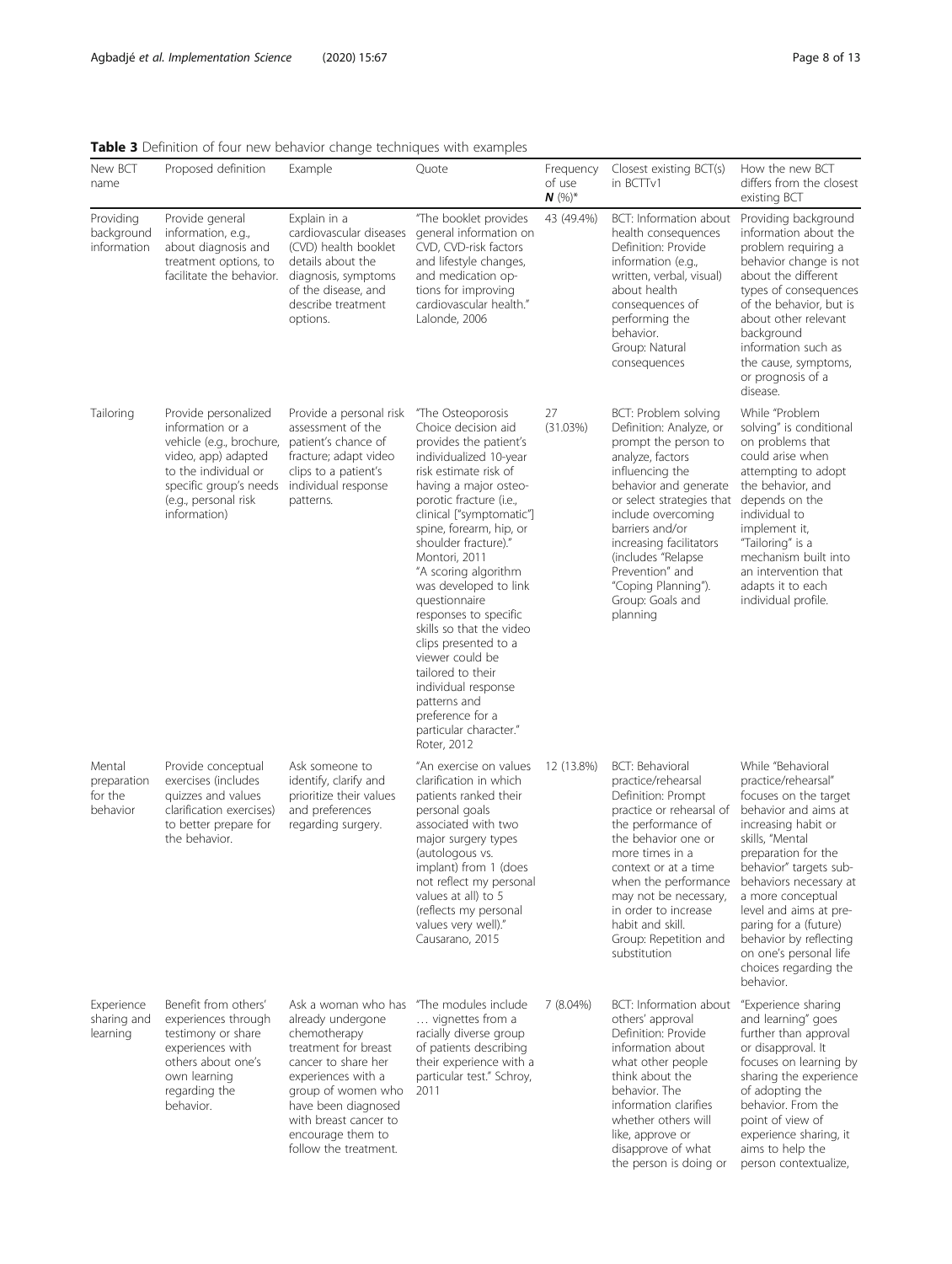Table 3 Definition of four new behavior change techniques with examples (Continued)

| New BCT<br>name | Proposed definition | Example | Quote | Frequency<br>of use<br>$N$ (%) <sup>*</sup> | Closest existing BCT(s)<br>in BCTTv1               | How the new BCT<br>differs from the closest<br>existing BCT                                                                                                                                 |
|-----------------|---------------------|---------|-------|---------------------------------------------|----------------------------------------------------|---------------------------------------------------------------------------------------------------------------------------------------------------------------------------------------------|
|                 |                     |         |       |                                             | will do.<br>Group: Comparison of<br>behavior group | relativize and better<br>deepen his or her own<br>reflection in relation to<br>someone else's<br>experience. From the<br>point of view of<br>learning it aims at<br>consolidating learning. |

\*Over 87 studies, BCT Behavior change technique, BCTTv1 Behavior change technique Taxonomy version 1, N number of studies.

studies vs. 5 studies) in interventions targeting HPs as well as in interventions targeting both. Whatever the functions found, interventions targeting HPs only or patients only for the most part had more studies showing no effect than showing a positive effect (Table [1\)](#page-4-0).

## Combinations of functions in positive effect studies vs. in no effect studies (n = 87)

Out of 24 combinations, 8 combinations were found in more studies showing a positive effect (compared to studies showing no effect) and 16 were found in more studies showing no effect (compared to studies showing positive effect). The most effective combination was Education + Training + Modeling + Enablement (8 studies with positive effect vs. 2 studies with no effect). The least effective combination was Education + Enablement (9 studies with no effect vs. 1 study with positive effect) (Table [2\)](#page-5-0).

## Comparative statistics on BCTs mapped on to the effectiveness of the SDM implementation interventions  $(n = 87)$

Comparing the effects of studies by BCT, 5 BCTs were found in more studies showing a positive effect (compared to studies showing no effect), and 25 BCTs were found in more studies showing no effect (compared to those showing positive effects) and 2 BCTs were found in studies that showed as much positive effect as no effect.

The 5 BCTs either alone or in combination found in more studies showing a positive effect were Instruction on how to perform the behavior (22 studies showing a positive effect vs. 20 studies showing no effect), Demonstration of the behavior (12 studies vs. 6 studies), Feedback on behavior (8 studies vs. 5 studies), Pharmacological support (5 studies vs. 1 study), and Biofeedback (1 study vs. 0 studies) (see Additional file [4\)](#page-11-0).

Of the 25 BCTs either alone or in combination found in more studies showing no effect (compared to positive effect), the 5 most frequent BCTs were Information about health consequences (23 studies with no effect vs. 21 studies with a positive effect), Social support

(unspecified) (19 studies vs. 8 studies), Credible source (13 studies vs. 9 studies), Social support (practical), (13 studies vs. 12 studies), and Material reward (behavior) (7 studies vs. 3 studies) (see Additional file [4](#page-11-0)).

## **Discussion**

This secondary analysis aimed to propose a taxonomy of BCTs specific to SDM implementation interventions based on existing SDM implementation studies. We identified 7 functions, 24 combinations of functions (ranging from 2 to 5), and 32 BCTs. Two functions (modeling and training), 8 combinations of functions (e.g., Education + Training + Modeling + Enablement), and 5 BCTs (e.g., Instruction on how to perform the behavior) were most associated with interventions showing positive effects. Two functions (Education and Enablement), 16 combinations of functions (e.g., Education + Enablement), and 25 BCTs (e.g., Information about health consequences) were most associated with no effect interventions. The functions Coercion and Restriction were not found. We created 4 new BCTs.

First, the results of our study showed that 7 behavior change functions were used in SDM implementation interventions. Some of these behavior change functions seem better matched to the SDM implementation context than others. Our study not only identified the most effective functions, but also the most effective and ineffective combinations of functions in SDM interventions. While Michie et al. (2011, 2014) advise applying the APEASE criteria (affordability, practicability, effectiveness, acceptability, side effects and equity) when selecting an intervention strategy [[13](#page-11-0), [14\]](#page-11-0), our findings suggest that researchers must also reflect on which combinations of functions are most relevant to their own specific context. Just as each intervention requires a specific combination of BCTs [[32\]](#page-12-0), it also requires a specific combination of functions to give the expected results.

Second, we noticed that 2 functions (Restriction and Coercion) were not used in SDM implementation interventions. This could be explained by the fact that Restriction and Coercion are not ethically compatible with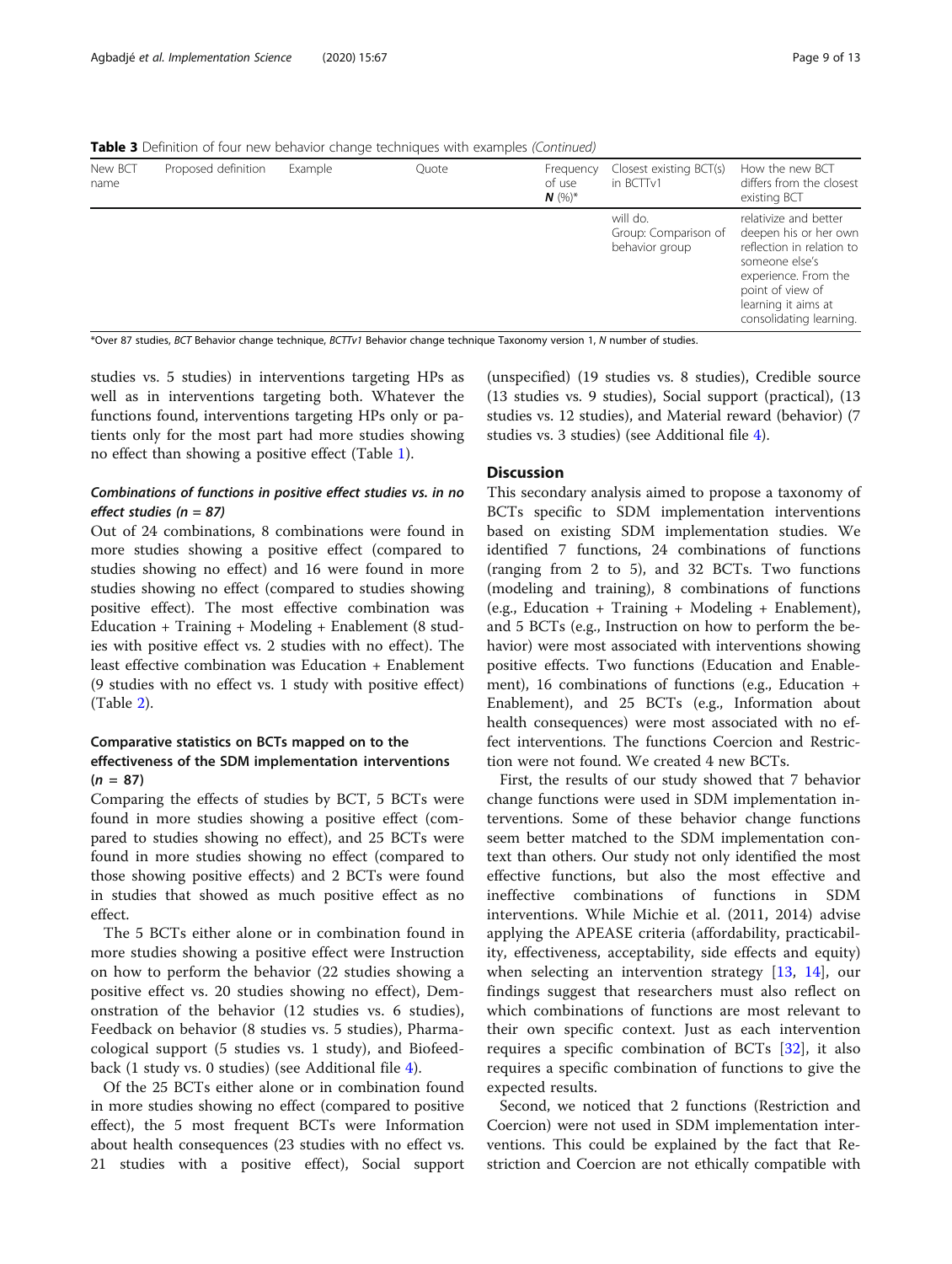<span id="page-9-0"></span>Table 4 Taxonomy of behavior change techniques used in shared decision making implementation interventions

| Grouping and BCTs                                          | Status                           |                                           |     |
|------------------------------------------------------------|----------------------------------|-------------------------------------------|-----|
|                                                            | Found in<br>effective<br>studies | Found in<br><i>ineffective</i><br>studies | New |
| 1. Goals and planning                                      |                                  |                                           |     |
| Goal setting (behavior)                                    |                                  | ✓                                         |     |
| Problem solving                                            |                                  | ✓                                         |     |
| Goal setting (outcome)                                     |                                  | ✓                                         |     |
| Action planning                                            |                                  | J                                         |     |
| Review behavior goal(s)                                    |                                  | ✓                                         |     |
| Commitment                                                 |                                  | ✓                                         |     |
| Tailoring                                                  |                                  |                                           |     |
| 2. Feedback and monitoring                                 |                                  |                                           |     |
| Monitoring of behavior by<br>others without feedback       |                                  |                                           |     |
| Feedback on behavior                                       |                                  |                                           |     |
| Self-monitoring of behavior                                |                                  |                                           |     |
| Monitoring of outcome(s) of<br>behavior without feedback   |                                  |                                           |     |
| Biofeedback                                                |                                  |                                           |     |
| Feedback on outcome(s) of<br>behavior                      |                                  |                                           |     |
| 3. Social support                                          |                                  |                                           |     |
| Social support (unspecified)                               |                                  |                                           |     |
| Social support (practical)                                 |                                  |                                           |     |
| Social support (emotional)                                 |                                  |                                           |     |
| 4. Shaping Knowledge                                       |                                  |                                           |     |
| Instruction on how to<br>perform the behavior              |                                  |                                           |     |
| Providing background<br>information                        |                                  |                                           |     |
| 5. Natural consequences                                    |                                  |                                           |     |
| Information about health<br>consequences                   |                                  |                                           |     |
| Salience of consequences                                   |                                  |                                           |     |
| Information about social and<br>environmental consequences |                                  |                                           |     |
| Information about emotional<br>consequences                |                                  |                                           |     |
| 6. Comparison of behavior                                  |                                  |                                           |     |
| Demonstration of the<br>behavior                           |                                  |                                           |     |
| Information about others'<br>approval                      |                                  |                                           |     |
| Experience sharing and<br>learning                         |                                  |                                           |     |
| 7. Associations                                            |                                  |                                           |     |
| Prompts/cues                                               |                                  |                                           |     |

Table 4 Taxonomy of behavior change techniques used in shared decision making implementation interventions (Continued)

| Grouping and BCTs                      | Status                                  |                                                  |            |
|----------------------------------------|-----------------------------------------|--------------------------------------------------|------------|
|                                        | <b>Found in</b><br>effective<br>studies | <b>Found in</b><br><i>ineffective</i><br>studies | <b>New</b> |
| 8. Repetition and substitution         |                                         |                                                  |            |
| Behavioral practice/rehearsal          |                                         |                                                  |            |
| Generalization of target<br>behavior   |                                         |                                                  |            |
| Mental preparation for the<br>behavior |                                         |                                                  |            |
| 9. Comparison of outcomes              |                                         |                                                  |            |
| Credible source                        |                                         |                                                  |            |
| Pros and cons                          |                                         |                                                  |            |
| 10 Reward and threat                   |                                         |                                                  |            |
| Material incentive (behavior)          |                                         |                                                  |            |
| Material reward (behavior)             |                                         |                                                  |            |
| 11. Regulation                         |                                         |                                                  |            |
| Pharmacological support                |                                         |                                                  |            |
| Reduce negative emotions               |                                         |                                                  |            |
| 12. Antecedents                        |                                         |                                                  |            |
| Adding objects to the<br>environment   |                                         |                                                  |            |

BCT Behavior change technique

the concept of SDM, which is in principle based on the willing cooperation of all parties [\[33\]](#page-12-0). This could change, however, with the increasing number of countries that have enacted laws or policies obliging physicians to adopt SDM [\[34\]](#page-12-0). For the function Environmental restructuring, the only BCT we found was the Addition of an object to the environment (e.g., putting a pile of decision aids on the doctor's desk). Researchers could also experiment with other BCTs associated with this function, such as Restructuring the social environment with, for instance, interventions that encourage the view of SDM as the norm in medical consultations [\[35\]](#page-12-0).

Third, careful analysis of the effectiveness of interventions by function and by target population in our study showed that SDM implementation interventions targeting both patients and healthcare professionals gave better results than those targeting just one population or the other. We found functions showing more positive effect than no effect (5 functions out of 7) in the interventions targeting both patients and healthcare professionals, while this trend was not present in interventions targeting health professionals only (where we found as many effective and ineffective interventions for most functions) or in interventions targeting patients only (where we found more ineffective interventions for most functions). Despite the presence of empty cells, the finding was the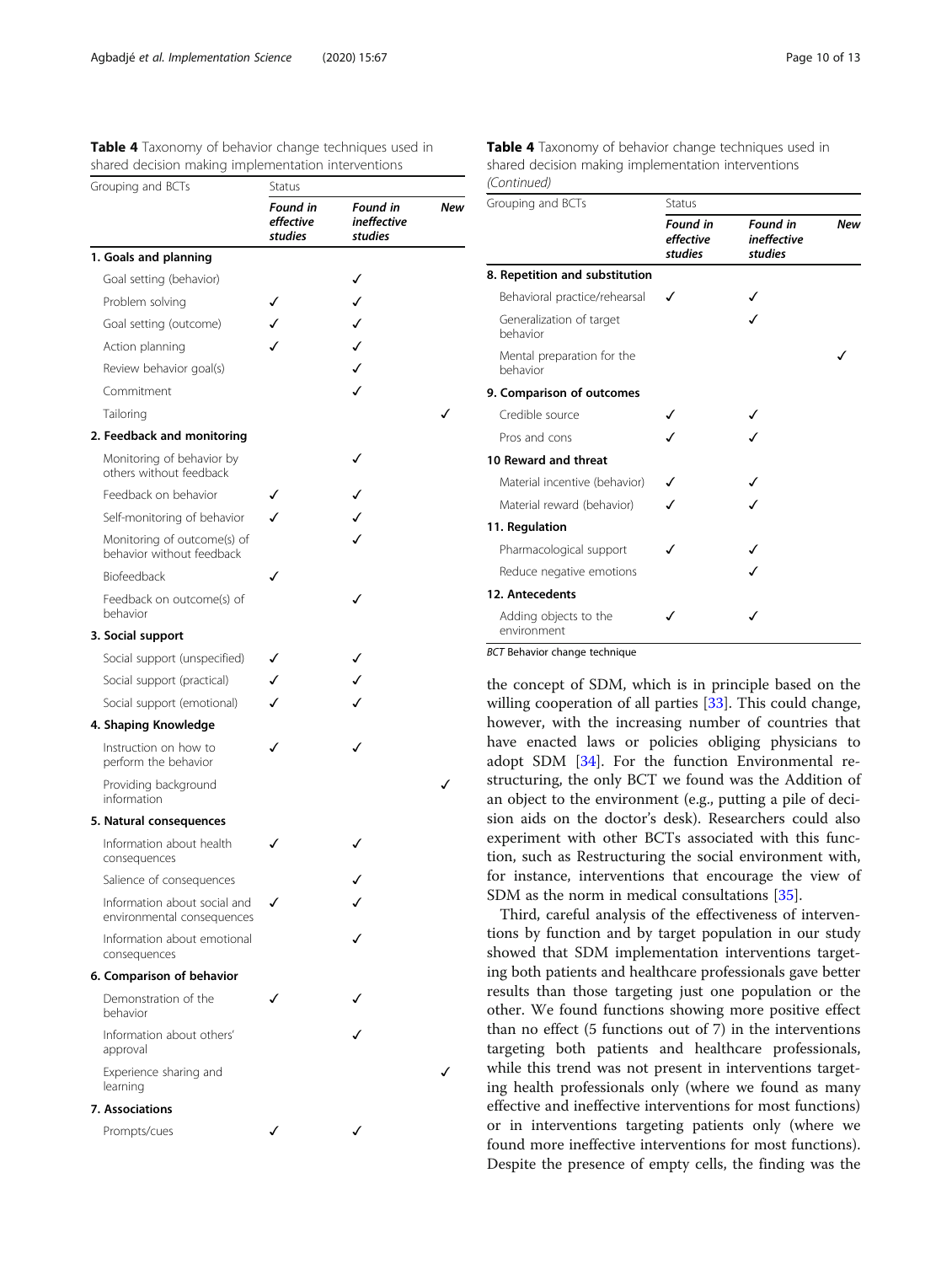same when analyzing the effectiveness of interventions by BCT and by the target population. This clearly indicates that by targeting both the patient and the health professional, results are better than when the intervention is given just to one or the other. This is in line with the conclusions of the Cochrane review  $[11]$  $[11]$ . This also aligns well with the ecological approach to behavior change, which suggests that the more dimensions (in our case, targeted populations) that are considered in the development of the intervention, the more effective it will be [[36\]](#page-12-0). Thus, researchers should consider all parties involved in the shared decision-making process to maximize the impact of their intervention.

Fourth, we created new BCTs for techniques we were not able to code using the current taxonomy. SDM is different in nature from other behaviors and contexts explored in the development of the current cross-behavior BCT taxonomy [\[15](#page-11-0)]. The desired behavior is most of the time to make a decision for one management option or another, rather than to adopt a behavior related to the management itself of the condition. To complete BCTTv1, we therefore identified and defined additional BCTs potentially relevant to the domain of SDM or other domains in which interventions make use of similar strategies. We believe that these additions to the taxonomy will be useful for SDM intervention designers, researchers, practitioners, authors of systematic reviews, and all those wishing to communicate or evaluate the content of SDM behavior change interventions.

Fifth, several other authors have analyzed BCTs used in interventions in their own field [\[37](#page-12-0)–[39\]](#page-12-0). As in the SDM context, Instruction on how to perform a behavior was the most common BCT in effective management of physical activity for people with COPD interventions (69% of studies) [\[37](#page-12-0)] and in diabetic retinopathy attendance interventions (75% of studies) [\[39](#page-12-0)]. In other contexts, such as home-based cardiac rehabilitation, the most commonly used BCT is Social support [[38](#page-12-0)]. The differences in most commonly used BCTs across all contexts can be explained by the nature of the determinants of the behavior (i.e., influential physical, psychological, automatic, or emotional factors) [[13,](#page-11-0) [39](#page-12-0)].

Finally, this study meets its original objective, but is especially useful as a basis for a research agenda. We explored the functions and BCTs used in SDM implementation interventions. However, we did not explore the contextual factors, such as the influence of government policies (e.g., in favor of SDM or not), or the initiators of the studies (e.g., researchers or clinicians), factors that might have contributed to the success or failure of the interventions. The parent Cochrane review identified clinical conditions (e.g., cancer, cardiovascular diseases, psychiatric conditions), and health service environments in which the studies took place, but this study did not explore these factors [[11](#page-11-0)]. We are thus not yet able to explain the mechanisms by which certain interventions (through the functions and BCTs used) did or did not produce their effect. Future studies could explore how diverse contexts could further influence the effects of interventions. Further research is also needed to determine if there is any further order distinguishable within the BCT and function combinations and to give more insight on the mechanisms by which they produce an effect, be it positive or not.

This study has some limitations. We relied only on what was reported in the studies included in a Cochrane review. However, the Cochrane review relies upon robust methodology to identify all SDM implementation trials and so we were able to link functions and BCTs to the effectiveness or ineffectiveness of over 80 SDM implementation interventions. Second, our coding was dependent on the published information of the SDM implementation trials. These descriptions were often lacking in detail, and we did not contact the authors for more detail. The way authors reported their interventions (e.g., choice of verbs, verb tenses) greatly influenced our coding, so we may have under-coded or over-coded some interventions. For example, if an author reported that a participant was promised a reward before an intervention, the BCT could be coded as a type of incentive, but if they were reported only as having being rewarded afterwards, the BCT was coded as reward, and an unreported BCT incentive may have been missed. However, the findings presented here are the result of a consensus.

### Conclusions

We proposed a BCT taxonomy specific to the field of SDM implementation including some new BCTs that could be added to BCTTv1. This is the first attempt to examine the functions and BCTs of implementation interventions used in SDM implementation trials. Our analysis presents the most common functions and BCTs in SDM implementation interventions, both effective and ineffective, used singly or in combination. This could inform the choice of approaches and strategies for more effective SDM implementation interventions. Our new taxonomy could also improve the quality of SDM evidence by aiding in transparent reporting of interventions so that we can better measure the effects of their component parts. Further studies need to better investigate the interrelation between the chosen strategies (functions and BCTs), the implementation context and explanatory mechanisms.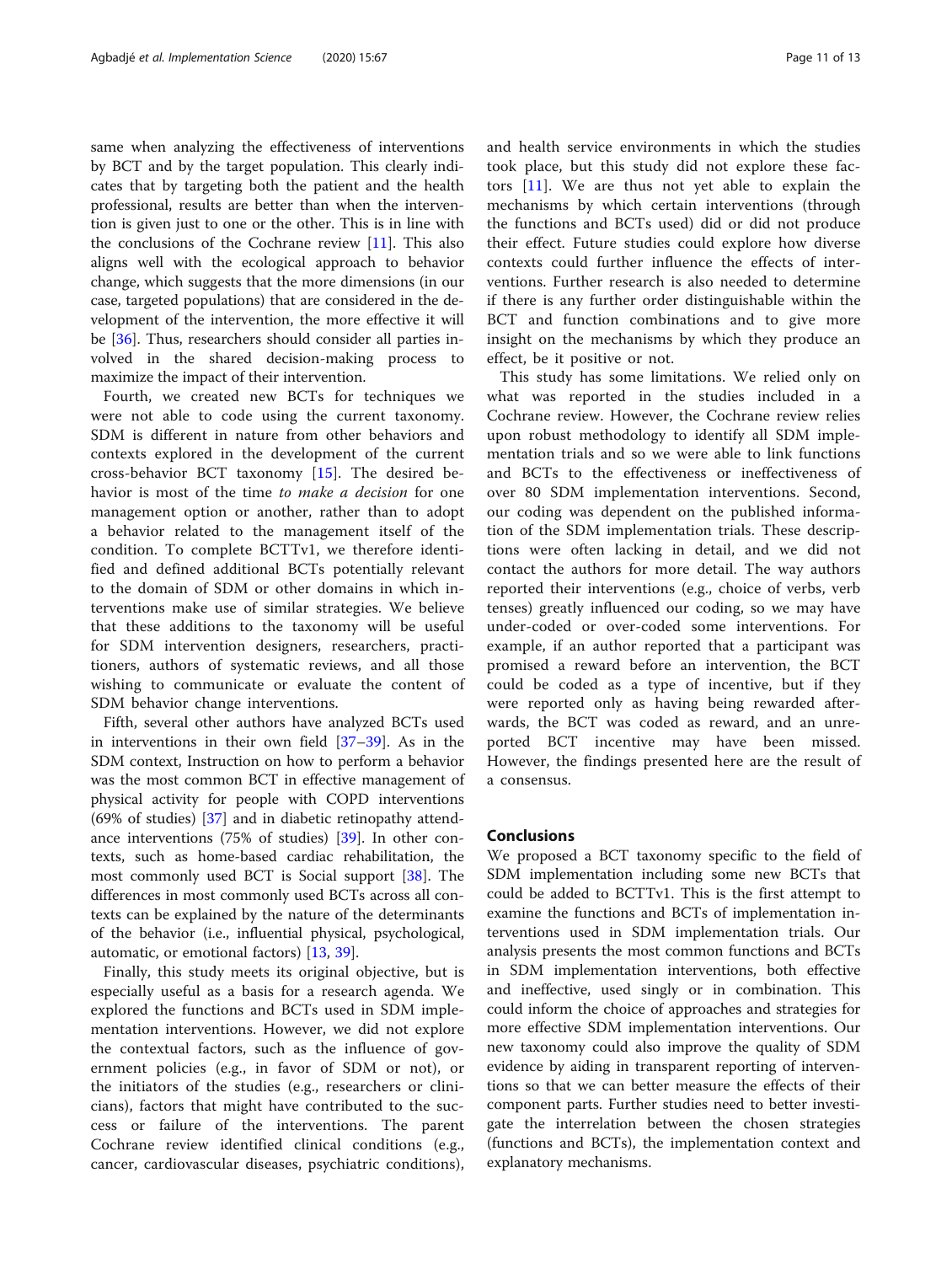## <span id="page-11-0"></span>Supplementary information

Supplementary information accompanies this paper at [https://doi.org/10.](https://doi.org/10.1186/s13012-020-01015-w) [1186/s13012-020-01015-w](https://doi.org/10.1186/s13012-020-01015-w).

Additional file 1. PRISMA checklist of information to include when reporting systematic reviews and meta-analyses.

Additional file 2. Examples of each function and behavior change technique used in the shared decision making implementation interventions.

Additional file 3. Behavior change techniques used in each shared decision making implementation intervention.

Additional file 4. Behavior change techniques and their effectiveness by population target.

#### Abbreviations

BCT: Behavior change techniques; BCW: Behavior change wheel; DA: Patient decision aid; HP: Health professionals; SDM: Shared decision making

#### Acknowledgements

We are grateful to all those who contributed to the realization of the Cochrane Systematic Review. We also thank Louisa Blair for her editorial support.

#### Authors' contributions

The study was led by FL, Chairholder of the Tier 1 Canada Research Chair in Shared Decision Making and Knowledge Translation. TTA, RA, and FL contributed to the conception and writing of the study protocol. TTA, HE, and MSP coded the interventions and came to a consensus. RA contributed to consensus. TTA, HE, and MSP performed the data analysis. All authors contributed to writing the final manuscript. The authors read and approved the final manuscript.

#### Funding

This project is funded by the Canada Research Chair in Shared Decision Making and Knowledge Translation.

#### Availability of data and materials

The datasets supporting the conclusions of this article are included within the article and its additional file.

#### Ethics approval and consent to participate

Not applicable.

#### Consent for publication

Not applicable.

#### Competing interests

The authors declare that they have no competing interests.

#### Author details

<sup>1</sup> Canada Research Chair in Shared Decision Making and Knowledge Translation, Université Laval, Quebec, Canada. <sup>2</sup>Centre de recherche en santé durable (VITAM), Quebec, QC, Canada. <sup>3</sup>Centre Intégré Universitaire de Santé et Services Sociaux de la Capitale-Nationale (CIUSSS-CN), Quebec, QC, Canada. <sup>4</sup> Faculty of Nursing, University of Campinas, Sao Paulo, Brazil.<br><sup>5</sup> Dopartment of Family Modicine and Emergancy Medicine. Faculty of Department of Family Medicine and Emergency Medicine, Faculty of Medicine, Université Laval, Quebec, Canada.

#### Received: 29 October 2019 Accepted: 1 July 2020 Published online: 20 August 2020

#### References

- 1. Charles C, Gafni A, Whelan T. Shared decision-making in the medical encounter: what does it mean? (or it takes at least two to tango). Social science & medicine. 1997;44(5):681–92.
- 2. Makoul G, Clayman M. An integrative model of shared decision making in medical encounters. Patient Educ Couns. 2006;60(3):301–12.
- Barry MJ, Edgman-Levitan S. Shared decision making—the pinnacle of patient-centered care. New England Journal of Medicine. 2012;366(9):780–1.
- 4. Hibbard JH, Greene J. What the evidence shows about patient activation: better health outcomes and care experiences; fewer data on costs. Health Aff. 2013;32(2):207–14.
- 5. Hamann J, Langer B, Winkler V, Busch R, Cohen R, Leucht S, et al. Shared decision making for in-patients with schizophrenia. Acta Psychiatr Scand. 2006;114(4):265–73.
- 6. Shay LA, Lafata JE. Where is the evidence? A systematic review of shared decision making and patient outcomes. Med Decis Making. 2015;35(1):114–31.
- 7. Veroff D, Marr A, Wennberg DE. Enhanced support for shared decision making reduced costs of care for patients with preference-sensitive conditions. Health Aff. 2013;32(2):285–93.
- 8. Stacey D, Legare F, Lewis K, Barry MJ, Bennett CL, Eden KB, et al. Decision aids for people facing health treatment or screening decisions. Cochrane Database Syst Rev. 2017;4:CD001431.
- 9. Moulton B, Collins PA, Burns-Cox N, Coulter A. From informed consent to informed request: do we need a new gold standard? J R Soc Med. 2013; 106(10):391–4.
- 10. Seminar, Salzburg Global. The greatest untapped resource in healthcare? Informing and involving patients in decisions about their medical care. BMJ. 2011;342:d1745.
- 11. Légaré F, Adekpedjou R, Stacey D, Turcotte S, Kryworuchko J, Graham ID, et al. Interventions for increasing the use of shared decision making by healthcare professionals. Cochrane Database Syst Rev. 2018(7).
- 12. Cochrane Collaboration. Effective Practice and Organization of Care (EPOC) Taxonomy. 2015. (2017).
- 13. Michie S, van Stralen MM, West R. The behaviour change wheel: a new method for characterising and designing behaviour change interventions. Implementation Science. 2011;6(1):42.
- 14. Michie S, Atkins L, West R. The Behaviour Change Wheel: a guide to designing interventions. 1st ed. Great Britain: Silverback Publishing, 1003-1010.2014.
- 15. Michie S, Richardson M, Johnston M, Abraham C, Francis J, Hardeman W, et al. The behavior change technique taxonomy (v1) of 93 hierarchically clustered techniques: building an international consensus for the reporting of behavior change interventions. Ann Behav Med. 2013;46(1):81–95.
- 16. Michie S, Hyder N, Walia A, West R. Development of a taxonomy of behaviour change techniques used in individual behavioural support for smoking cessation. Addict Behav. 2011;36(4):315–9.
- 17. Michie S, Whittington C, Hamoudi Z, Zarnani F, Tober G, West R. Identification of behaviour change techniques to reduce excessive alcohol consumption. Addiction. 2012;107(8):1431–40.
- 18. Moher D, Liberati A, Tetzlaff J, Altman DG. Preferred reporting items for systematic reviews and meta-analyses: the PRISMA statement. Annals of internal medicine. 2009;151(4):264–9.
- 19. Hudon, C., St-Cyr Tribble, D., Bravo, G., & Poitras, M. E. Enablement in health care context: a concept analysis. J Eval Clin. 2011;17(1):143–149.
- 20. Hudon C, St-Cyr Tribble D, Légaré F, Bravo G, Fortin M. Almirall J. Assessing enablement in clinical practice: a systematic review of available instruments. J Eval Clin Pract. 2010;16(6):1301–8.
- 21. Thomson G, Dykes F, Hurley MA, Hoddinott P. Incentives as connectors: insights into a breastfeeding incentive intervention in a disadvantaged area of North-West England. BMC Pregnancy Childbirth. 2012;12(1):22.
- 22. Dolan P, Galizzi MM, Navarro-Martinez D. Paying people to eat or not to eat? Carryover effects of monetary incentives on eating behaviour. J Health Soc Sci. 2015;133:153–158.
- 23. Bartlett EE. Eight principles from patient education research. Academic Press; 1985:667–9.
- 24. Nader PR. Improving the practice of pediatric patient education: a synthesis and selective review. Prev Med. 1985;14(6):688–701.
- 25. Wynn R. Coercion in psychiatric care: clinical, legal, and ethical controversies. Int J Psychiatry Clin Pract. 2006;10(4):247–51.
- 26. Cameron KA. A practitioner's guide to persuasion: an overview of 15 selected persuasion theories, models and frameworks. Patient Educ Couns. 2009;74(3):309–317.
- 27. Nguyen H, Masthoff J, Edwards P. Modelling a receiver's position to persuasive arguments. International Conference on Persuasive Technology. Berlin: Springer; 2007. p. 271–82.
- 28. Bandura A, Walters RH. Social learning theory. Englewood Cliffs, NJ: Prentice-hall; 1977.
- 29. Hendriks A-M, Gubbels JS, De Vries NK, Seidell JC, Kremers SP, Jansen MW. Interventions to promote an integrated approach to public health